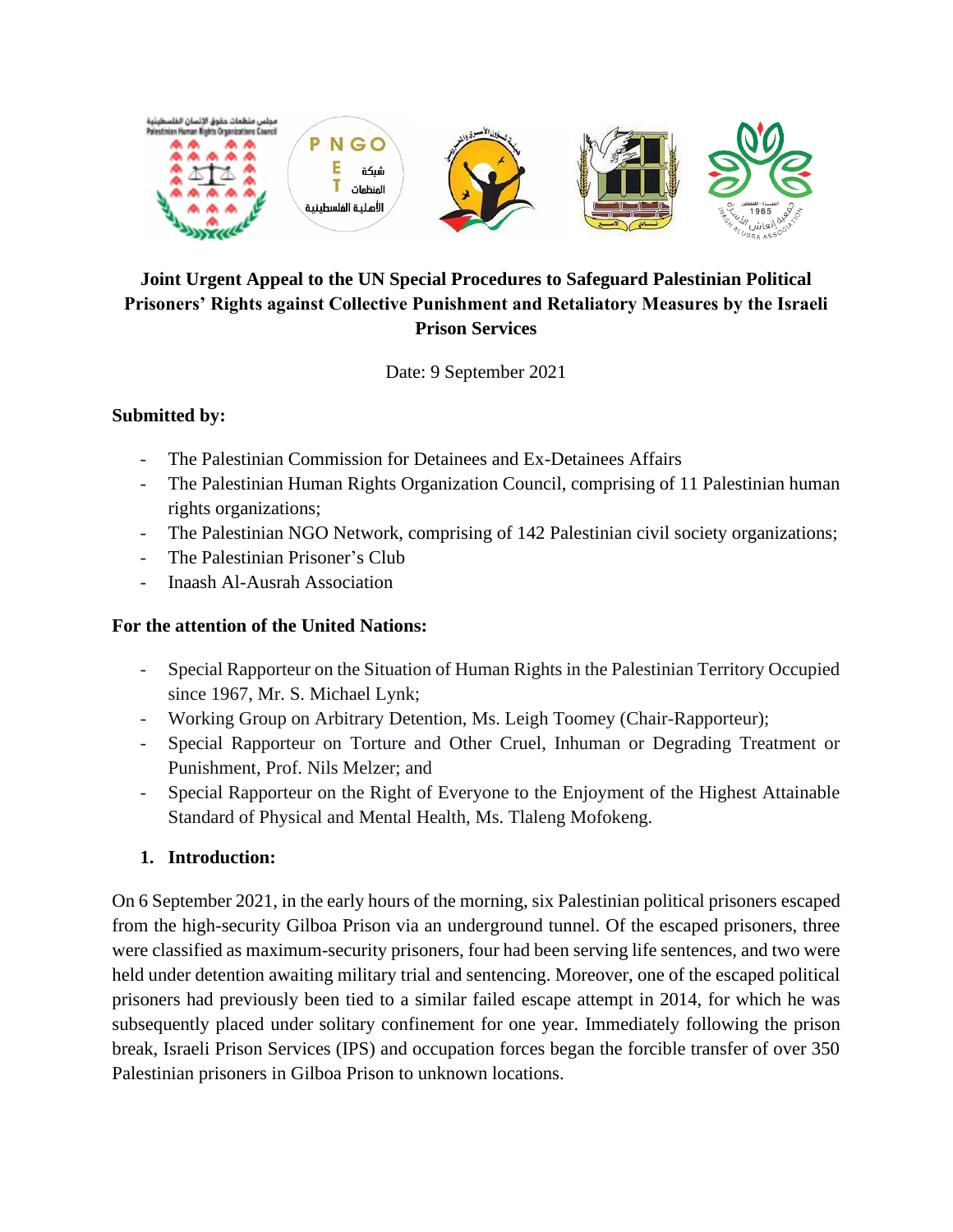**Our organizations express grave concern regarding the institution of a series of collective, punitive, retaliatory, and arbitrary measures by Israeli occupation authorities against Palestinian political prisoners—comprising over 4,700 Palestinian prisoners—arbitrarily held in Israeli prisons, as well as targeting Palestinian civilian populations residing in the occupied Palestinian territory (oPt); conducting raids and arbitrary arrests, including reprisals against the families of the escaped prisoners.** Such collective and retaliatory penalties violate the absolute prohibition in customary international law against the collective punishment of protected people in occupied territory, as enshrined in Article 33(1) of the Fourth Geneva Conventions.<sup>1</sup> Our organizations further warn that should no intervention be made, Palestinian prisoners' rights and protected persons will deteriorate, only to escalate the gravity of the situation.

# **2. Imminent Risk of Retaliation: Ongoing Reprisals and Collective Penalties**

Immediately following the prison break, Israeli Prison Services (IPS) instituted a lockdown on all Israeli prisons and detention centers, prohibiting outside contact or access to over 4,700 Palestinian prisoners, including visits from family members and lawyers. This morning, 9 September 2021, the International Committee of the Red Cross (ICRC) notified all prisoners' families that visits will be halted until the end of September. Additionally, the IPS is cancelling all attorney scheduled visits to Israeli prisons. On 6 September 2021, a lawyer from Addameer was unnecessarily harassed upon her arrival at Damon Prison and prevented from visiting female prisoners. The de facto ban on attorney visits raises critical concerns regarding the documentation of human rights violations against prisoners, particularly torture and ill-treatment, amid escalating retaliatory measures by Israeli occupation authorities.

Between 6 - 8 September 2021,<sup>2</sup> Addameer Prisoner Support and Human Rights Association, in concert with the Palestinian Commission for Detainees and Ex-Detainees Affairs and the Palestinian Prisoner's Club, documented an array of collective, punitive, retaliatory, and arbitrary measures enacted by Israeli occupation authorities against Palestinian political prisoners incarcerated in Israeli jails, and targeting Palestinian protected persons residing in the occupied Palestinian territory (oPt).

Within the confines of Israeli prisons, such measures include, *inter alia*, the complete closure of Gilboa Prison and the forcible transfer of over 350 Palestinian prisoners to unknown locations across Israeli prisons; the special transfer of Palestinian political prisoners in Section 2 of Gilboa Prison, composed of around 90 prisoners, to the notorious maximum-security desert prisons of Ramon, Nafha, and Naqab; the large transfers of Palestinian prisoners associated with the Islamic

<sup>&</sup>lt;sup>1</sup> International Committee of the Red Cross (ICRC), *Geneva Convention Relative to the Protection of Civilian Persons in Time of War (Fourth Geneva Convention)*, 12 August 1949, 75 UNTS 287, available at: https://www.refworld.org/docid/3ae6b36d2.html [accessed 8 September 2021]

<sup>&</sup>lt;sup>2</sup> The time period represents the immediate aftermath of the prison outbreak up until the date of submission of the urgent appeal, noting that a lack of access and escalating measures by Israeli occupation authorities prevent a complete account of the developments at hand.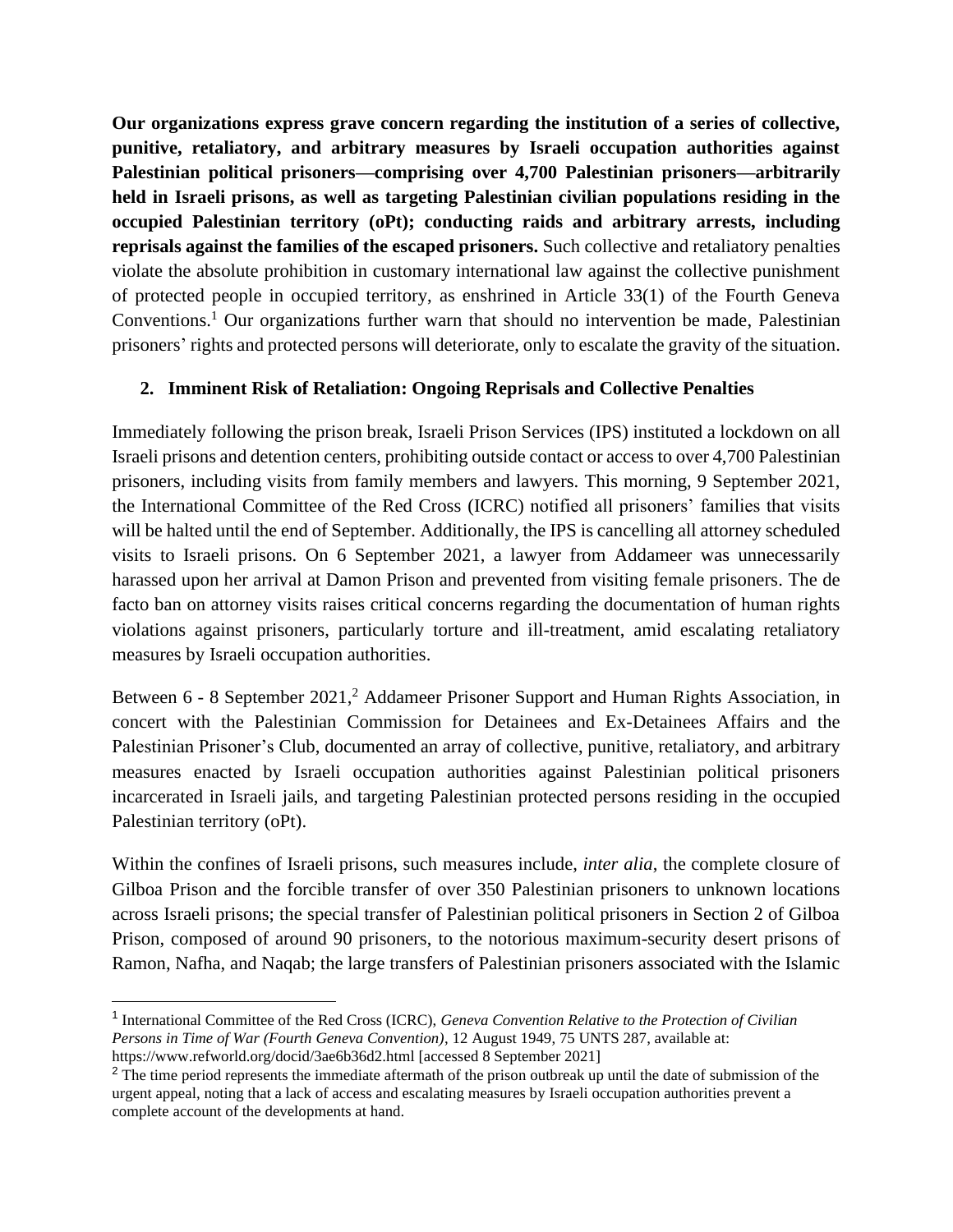Jihad movement held in various Israeli prisons- among them, some were put in solitary confinement and several prominent leaders were taken to the interrogation wings of Kishon Detention Center, where IPS and Shin Bet forces routinely employ torture during interrogation;<sup>3</sup> and the forced separation and dispersal of over 170 Palestinian political prisoners affiliated with the Islamic Jihad Movement across prisons. In Ofer prison, 150 Palestinian prisoners refused attempts of forced transfer and dispersal by the Israeli occupation authorities, threatening to burn down their cells; leading IPS to temporarily halt their transfer.

Moreover, IPS expanded reprisals and punitive measures against all Palestinian political prisoners—over 4,700—in Israeli prisons, initiating a lockdown of all prison sections holding Palestinian political prisoners and shutting down prison canteens, which Palestinian prisoners rely on for hygiene products and food; exemplifying the ongoing and imminent arbitrary, punitive, and retaliatory crackdown by Israeli occupation authorities against Palestinian prisoners. In Ramon prison, IPS decreased the daily allocated hours for prisoners to spend in the prison yard from eight hours to two, while concurrently limiting the number of prisoners allowed in the yard by prison cell. In further punitive measures, access to public phones were prohibited for Palestinian prisoners held in Section 1 of Ramon Prison.

Additionally, IPS and special forces conducted collective, arbitrary, retaliatory, violent raids against Palestinian prisoners in numerous prisons, most prominently Naqab Prison, where Palestinian prisoners, in Section 6, attempting to resist collective punishment and abuse burnt down prison rooms, which holds all their personal belongings including food and daily necessities. It should be noted that Naqab Prison holds the highest number of Palestinian political prisoners, distributed among 18 sections, each of which has 12 rooms.

The Israeli occupation regime systematically employs any excuse to deploy its special forces into prisons to attack and harass Palestinian prisoners and detainees. In 2020 alone, Addameer documented more than 25 such attacks. During these attacks, Israeli special forces shackle prisoners, often physically assaulting them without regard to their medical conditions and extensively deploy tear gas and pepper spray, alongside a plethora of other tactics to further abuse the prisoners. 4 In addition, Israeli forces often confiscate the prisoners' belongings and all electronics and appliances in the prison rooms afterward. Prison raids by IOF special units, that are extremely violent in nature, give way to a host of abuses and human rights violations and serve

<sup>&</sup>lt;sup>3</sup> Prominent examples of torture include physical assault, beatings, positional torture, and psychological torture, see Addameer's report: *Addameer Prisoner Support and Human Rights Association*, "I've Been There: A Study of Torture and Inhumane Treatment in Al-Moscobiyeh Interrogation Center," 25 October 2018. [https://www.addameer.org/publications/ive-been-there-study-torture-and-inhumane-treatment-al-moscabiyah](https://www.addameer.org/publications/ive-been-there-study-torture-and-inhumane-treatment-al-moscabiyah-interrogation-cetner)[interrogation-cetner](https://www.addameer.org/publications/ive-been-there-study-torture-and-inhumane-treatment-al-moscabiyah-interrogation-cetner)

<sup>4</sup> *Addameer Prisoner Support and Human Rights Association*, "Torture and Ill-Treatment Beyond Interrogation: Violent Raids Against Palestinian Prisoners in Israeli Occupation Prisons," 30 June 2021, <https://www.addameer.org/media/4429>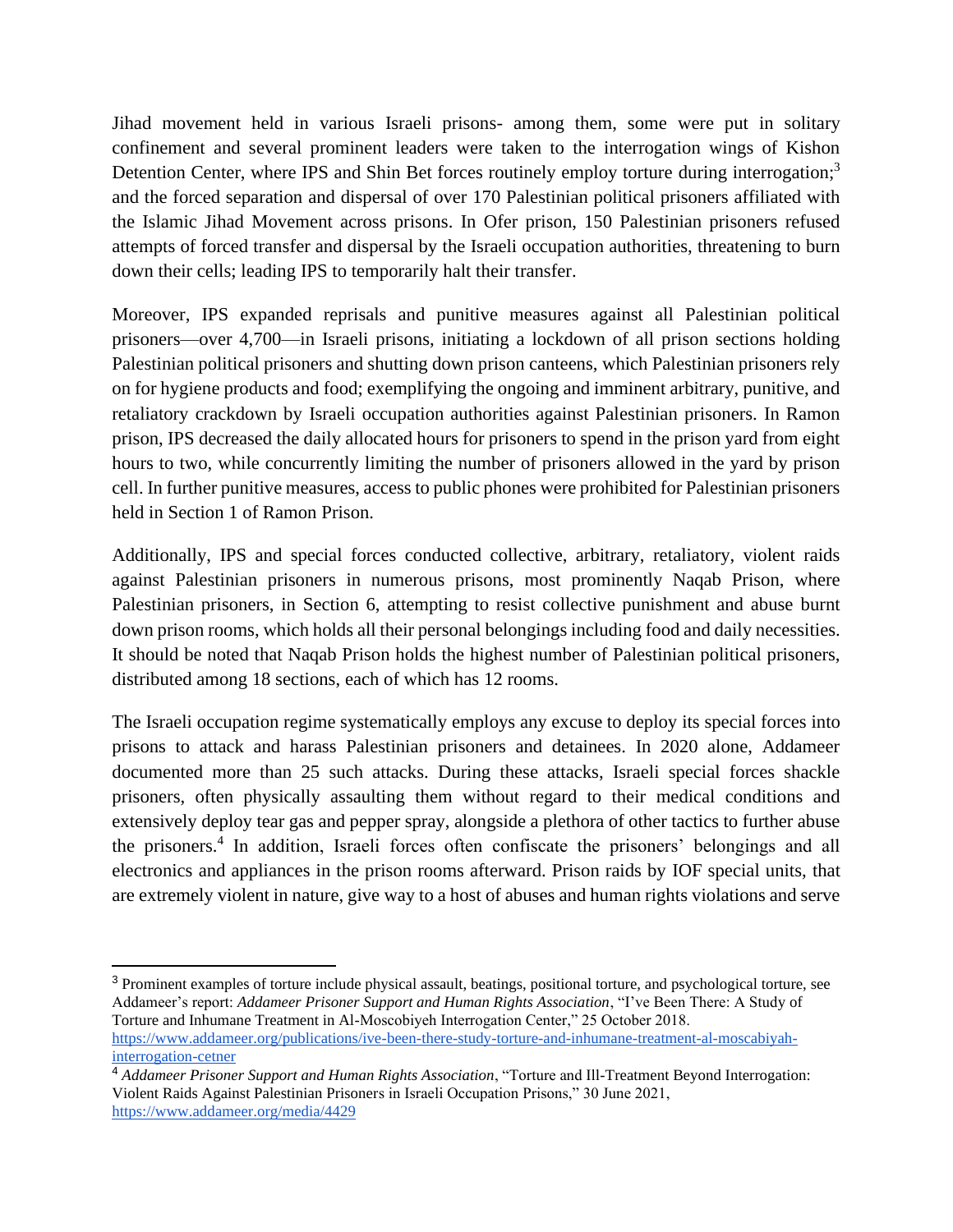as one method of collective punishment, torture, and ill-treatment of Palestinian prisoners and detainees.

Beyond the confines of Israeli prisons, Israeli occupation authorities extended arbitrary, retaliatory, and collective punishments against Palestinian protected population residing in the oPt, beginning with a declaration of a state of emergency and the erection of increased arbitrary checkpoints between cities, particularly in the northern region of the occupied West Bank, near the occupied city of Jenin, and in villages located near the Green Line. Israeli occupation forces (IOF) stormed several villages near Jenin, including the towns of Arab, Arbouna, Na'ura, Kafr Dan, and Bir al-Basha, conducting raids and arbitrary arrests, including reprisals against the families of the escaped prisoners.

On 7 September 2021, IOF stormed the village of Na'ura in the 1948 occupied territories, arbitrarily detaining three young Palestinian men. On the same day, IOF summoned the father of the escaped prisoner Ayham Kamamji for several hours of interrogation, during which they threatened him with the assassination of his son. In the same vein, on 8 September 2021, IOF raided several villages and towns near Jenin, among them the residences of the families of escaped prisoners. During raids, IOF arbitrarily detained six relatives of the escaped prisoners, blindfolding and shackling them for interrogation, among them Radad and Shadad Al-Aridah—brothers of Mahmoud Al-Aridah; Shadad was beaten by Israeli soldiers prior to his detention. As well as Basem and Ahmad Qasem Al-Aridah—brothers of Mohammad Qasem Al-Aridah. In addition to Yacoub Infe'at—father of escaped prisoner Munadel Infi'at. Furthermore, IOF confiscated camera recordings in the home of Dr. Nidal Al-Aridah in the town of Arabah. The detained relatives were released from interrogation hours later, in a clear act of reprisal, intimidation and coercion.

### **3. The Prohibition of Collective Punishment under International Law**

The imposition of collective penalties adopted by the IPS and IOF, at the behest of the Israeli occupation regime, against Palestinian prisoners and protected persons aimed at reprisal, intimidation and coercion is explicitly prohibited in international law. Article 33(1) of the Fourth Geneva Convention presents the most clear and unambiguous prohibition of collective punishment and "penalties of any kind," stating that "no protected person may be punished for an offense he or she has not personally committed."<sup>5</sup> The absolute prohibition of collective punishment enshrined in the Fourth Geneva Convention became further entrenched by the 1977 Additional Protocol I to the Geneva Conventions, wherein collective punishment is "prohibited at any time and in any place whatsoever, whether committed by civilian or military agents."<sup>6</sup> In a report to the

<sup>5</sup> See *supra 1;* for greater legal analysis see Al-Haq's report: Shane Darcy, "Israel's Punitive House Demolition Policy, Collective Punishment in Violation of International Law", Al-Haq: 2003. Available at[:](https://www.alhaq.org/publications/8101.html) <https://www.alhaq.org/publications/8101.html>

<sup>&</sup>lt;sup>6</sup> International Committee of the Red Cross (ICRC), Protocol Additional to the Geneva Conventions of 12 August 1949, and relating to the Protection of Victims of International Armed Conflicts (Protocol I), 8 June 1977, 1125 UNTS 3, available at[: https://www.refworld.org/docid/3ae6b36b4.html](https://www.refworld.org/docid/3ae6b36b4.html) [accessed 8 September 2021]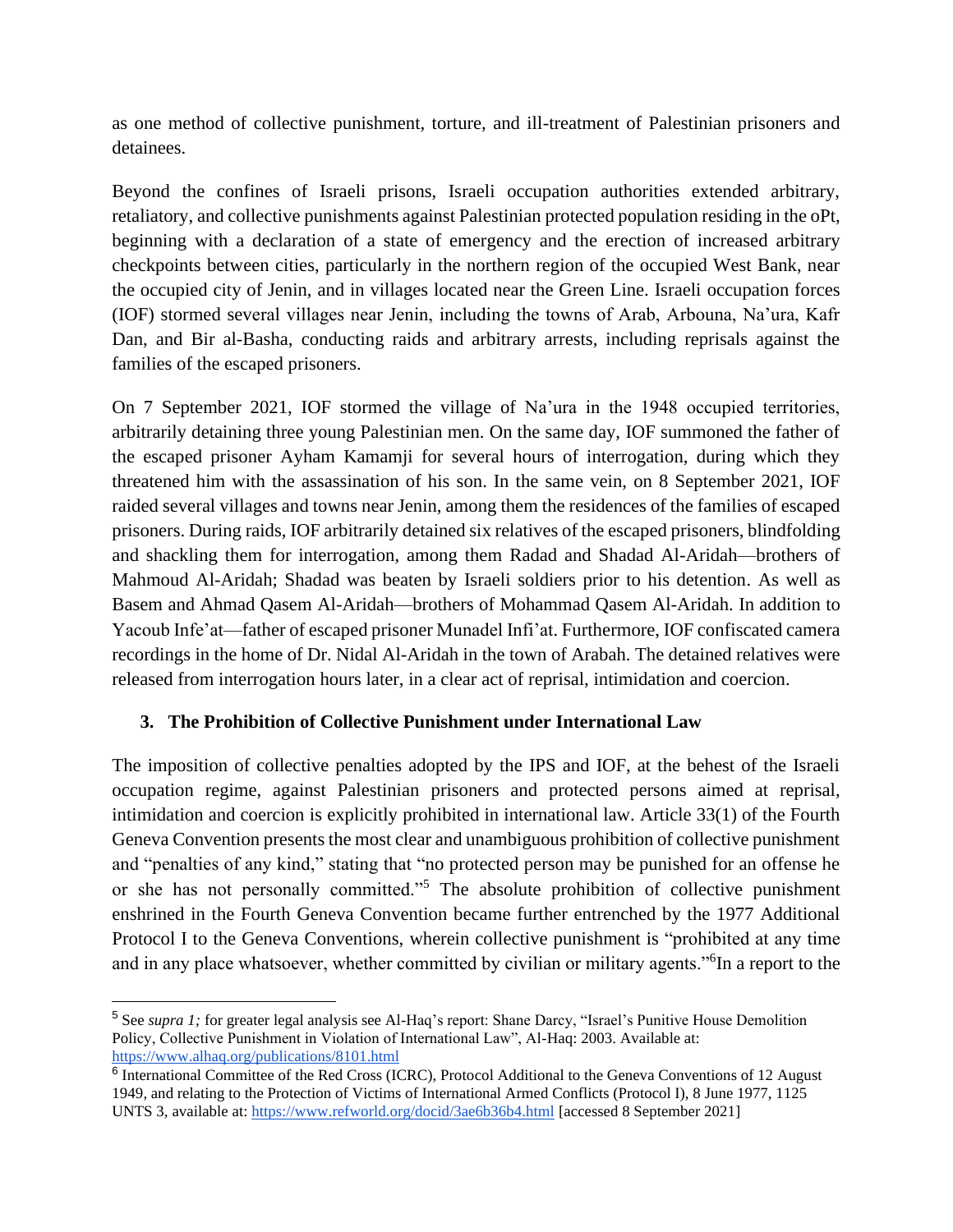44th session of UN Human Rights Council, the Special Rapporteur on the situation of human rights in the Palestinian territories occupied since 1967, Michael Lynk, notes that despite Israel's failure to ratify the Additional Protocols, the entrenchment of the prohibition in customary international law, according to the ICRC, leads breaches of the prohibition to be a "serious violation" of international humanitarian law.<sup>7</sup>

The large-scale measures adopted by the IPS, at the behest of the Israeli occupation authorities, regarding retaliatory, and punitive measures aimed at the entirety of the over 4,700 Palestinian political prisoners, in conjunction with the mass transfer and interrogation of prisoners constitute clear forms of collective punishment. Specifically, the mass detention of Palestinian prisoners as protected persons in the territory of the Occupying Power further violates Article 49 of the Fourth Geneva Convention<sup>8</sup>, and in and of themselves serve as a collective penalty.

The collective punishment further includes, *inter alia*, the lockdown of all Israeli prison sections holding Palestinian political prisoners and the institution of arbitrary reprisals and punitive measures, the erection of increased arbitrary checkpoints throughout the oPt, violent raids by IOF on Palestinian towns and villages, and the assault, arbitrary detention, and interrogation of family members of the escaped prisoners. The latter, aimed particularly at the coercion of the escaped prisoners and family members, violates Article 31 of the Fourth Geneva Convention, which states that "No physical or moral coercion shall be exercised against protected persons, in particular to obtain information from them or from third parties."<sup>9</sup> In totality, the gross enactments of collective punishment measures targeting Palestinian prisoners and Palestinian protected persons in the occupied territory amount to war crimes under international law.<sup>10</sup>

# **4. Concluding Remarks:**

Palestinian civil society organizations warn that the above-mentioned measures stand in stark contrast to the obligations of Israel as an occupying power under the Fourth Geneva Convention, by serving as collective punishment of all Palestinian prisoners and protected persons. **We emphasize that without third-party supervision of IPS policies, the rights of Palestinian prisoners will continue to be violated with impunity, and the gravity of the situation will increase.**

<sup>7</sup> UN Human Rights Council, *Report of the Special Rapporteur on the situation of human rights in the Palestinian territories occupied since 1967*, 15 July 2020, (A/HRC/44/60), available at [https://reliefweb.int/report/occupied](https://reliefweb.int/report/occupied-palestinian-territory/report-special-rapporteur-situation-human-rights-17)[palestinian-territory/report-special-rapporteur-situation-human-rights-17](https://reliefweb.int/report/occupied-palestinian-territory/report-special-rapporteur-situation-human-rights-17)

<sup>8</sup> See *supra 1*

<sup>9</sup> *Ibid.*

<sup>&</sup>lt;sup>10</sup> For greater analysis on the absolute prohibition of collective punishments in customary international law and the corollary offense of war crimes, see: International Committee of the Red Cross (ICRC), "Practice Relating to Rule 103. Collective Punishments," *IHL Database: Customary IHL*, available at[: https://ihl-databases.icrc.org/customary](https://ihl-databases.icrc.org/customary-ihl/eng/docs/v2_rul_rule103)[ihl/eng/docs/v2\\_rul\\_rule103](https://ihl-databases.icrc.org/customary-ihl/eng/docs/v2_rul_rule103)